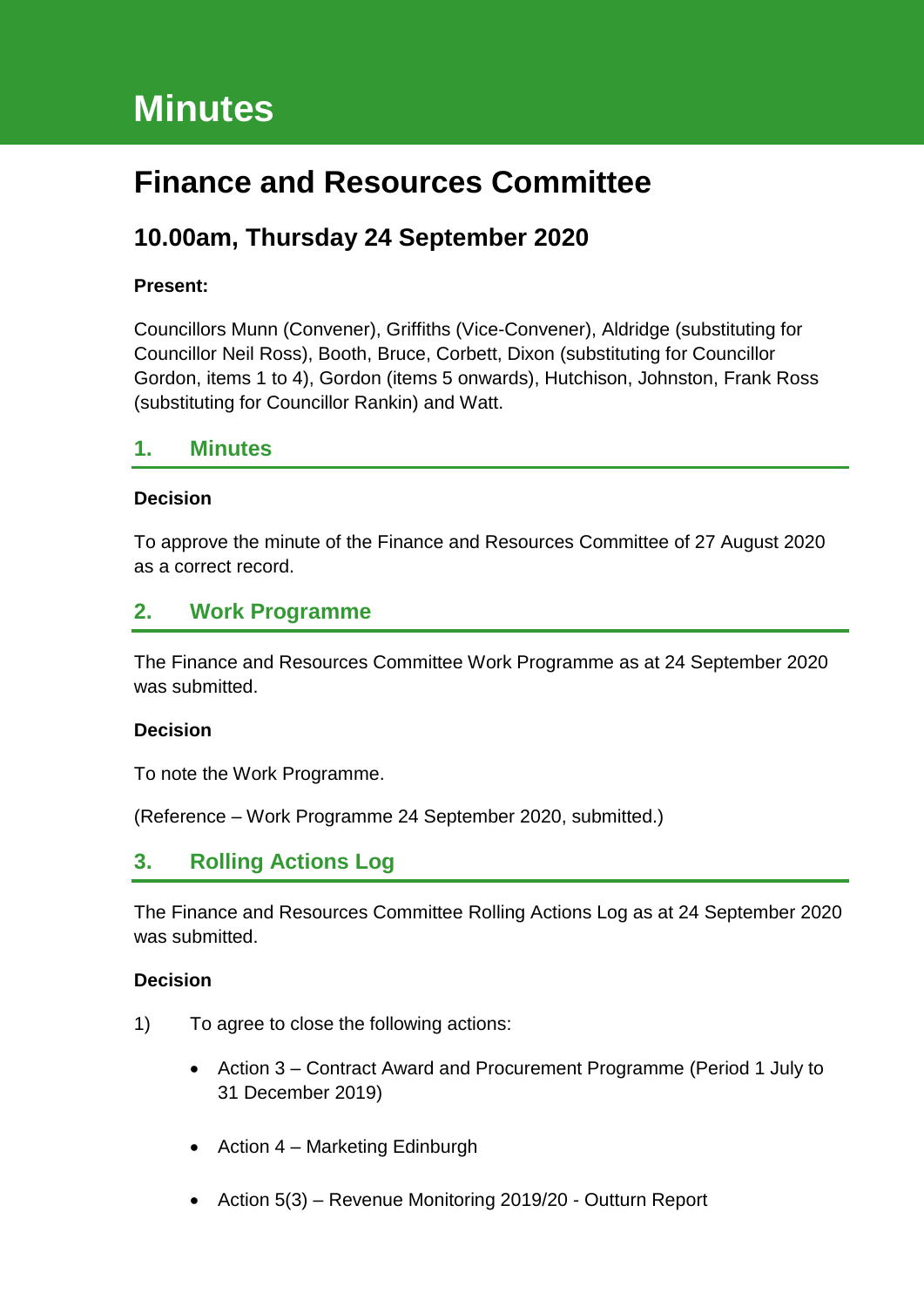- Action 6 Treasury Management: Annual Report 2019/20
- Action 10 Contract Extension for Stair Cleaning Services to Domestic Properties 2016-2020
- Action 11 Contract Extensions for Domestic Abuse Contracts
- 2) To agree to keep Action 12 City of Edinburgh Council and CGI IT UK Limited Contract Proposals (B Agenda) open to clarify whether the information requested on benchmarking was available.
- 3) To otherwise note the remaining outstanding actions.

(Reference – Rolling Actions Log 24 September 2020, submitted.)

# **4. Revenue Budget 2020/21 – Progress Update**

#### **a) Deputation – Unison**

A written deputation was presented on behalf of Unison.

The deputation raised concerns regarding the impact of the deficit for the current financial year on a reduction in overall budget and on staff and service reductions across the Council.

The deputation asked;

- For requests to be made to the Scottish Government for additional funding and financial powers for the short term.
- For steps to be taken to secure a fair grant settlement for the next year.
- For information to be provided on which Council jobs and services would be reduced due to budget constraints.

The deputation also thanked Council and Unison staff for their service.

#### **b) Report by the Executive Director of Resources**

An interim update was provided on the Council's 2020/21 revenue budget, with a particular focus on the Council's Arm's-Length External Organisations (ALEOs), pointing to a reduction of £5m in the anticipated in-year funding gap to £12.2m. Progress in developing a Scotland-wide income compensation scheme and exploring other potential financial flexibilities was also outlined.

Representatives from each of the Council's ALEOs were in attendance to answer questions.

**Motion**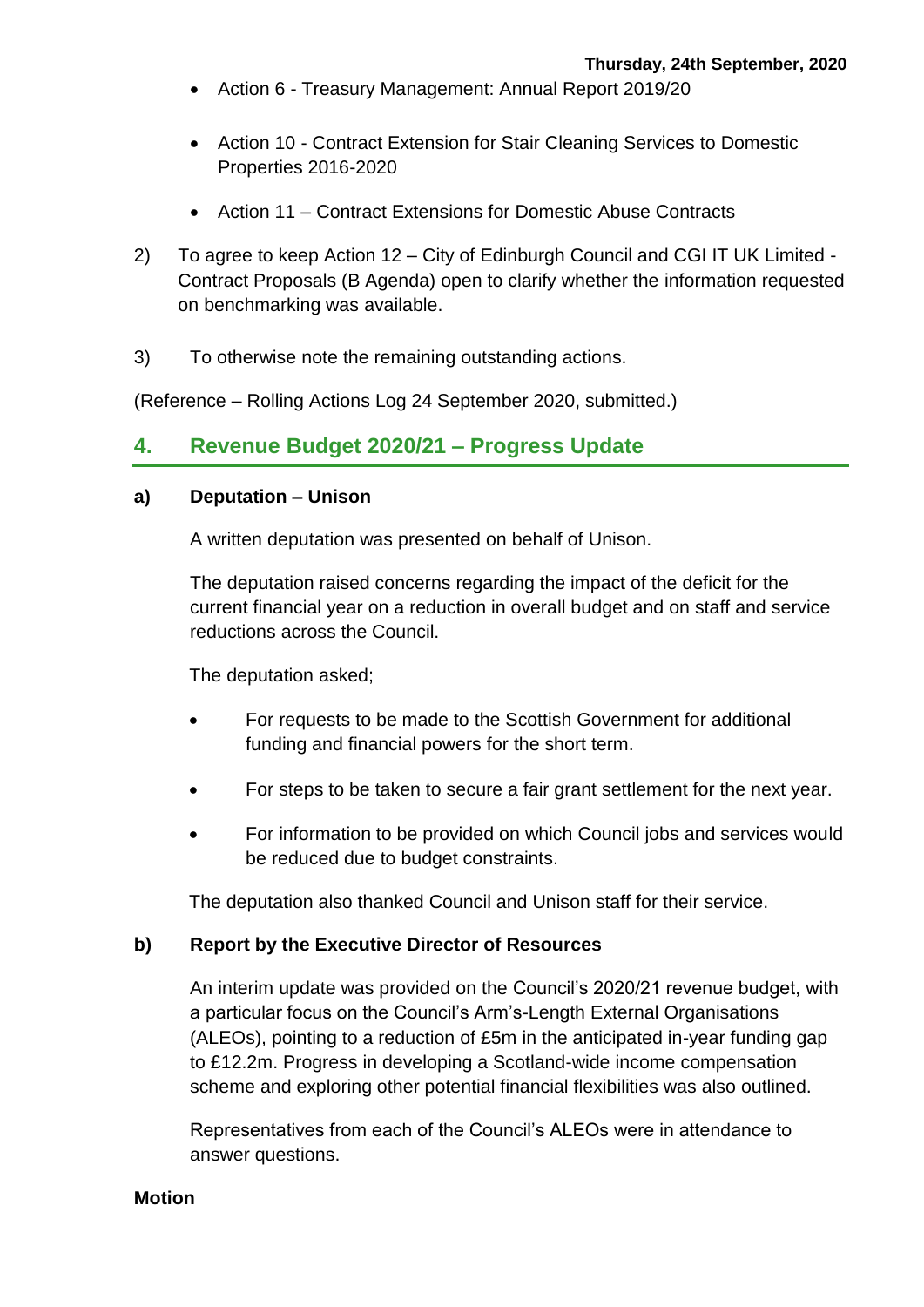- 1) To note the interim update on the Council's revenue budget framework, with the residual in-year funding gap reducing to £12.2m.
- 2) To note the progress in both developing a Scotland-wide income compensation scheme and exploring further financial flexibilities that may offer opportunities to manage the in-year costs of the pandemic over a longer time period.
- 3) To note the commentaries provided in respect of each of the Council's ALEOS, the combined effect of which was a loss of income, or need for additional support, to the Council for the period to March 2021 of £27m, including the confirmed loss of the Lothian Buses dividend in 2019/20.
- 4) To note the additional details provided on use of the Council's Spend to Save fund during 2019/20 and related opportunities to support a Green Recovery.
- 5) To note that a further update, including measures to achieve in-year financial balance, would be presented to the Committee's next meeting on 29 October 2020.
- moved by Councillor Munn, seconded by Councillor Griffiths

# **Amendment**

- 1) To note the interim update on the Council's revenue budget framework, with the residual in-year funding gap reducing to £12.2m.
- 2) To note the progress in both developing a Scotland-wide income compensation scheme and exploring further financial flexibilities that may offer opportunities to manage the in-year costs of the pandemic over a longer time period.
- 3) To note the commentaries provided in respect of each of the Council's ALEOS, the combined effect of which was a loss of income, or need for additional support, to the Council for the period to March 2021 of £27m, including the confirmed loss of the Lothian Buses dividend in 2019/20.
- 4) To note the additional details provided on use of the Council's Spend to Save fund during 2019/20 and related opportunities to support a Green Recovery.
- 5) To note that a further update, including measures to achieve in-year financial balance, would be presented to the Committee's next meeting on 29 October 2020.
- 6) To note up to £2m in Spend to Save investment which could be available to support Green Recovery and therefore to request that officers presented costed proposals which would meet the criteria for Spend to Save within two cycles, taking into account suggestions put forward in budget motions in February 2020, the first report of the Edinburgh Climate Commission, the Sustainability programme and the Adaptation and Renewal programme update for the next Policy and Sustainability meeting on 6 October.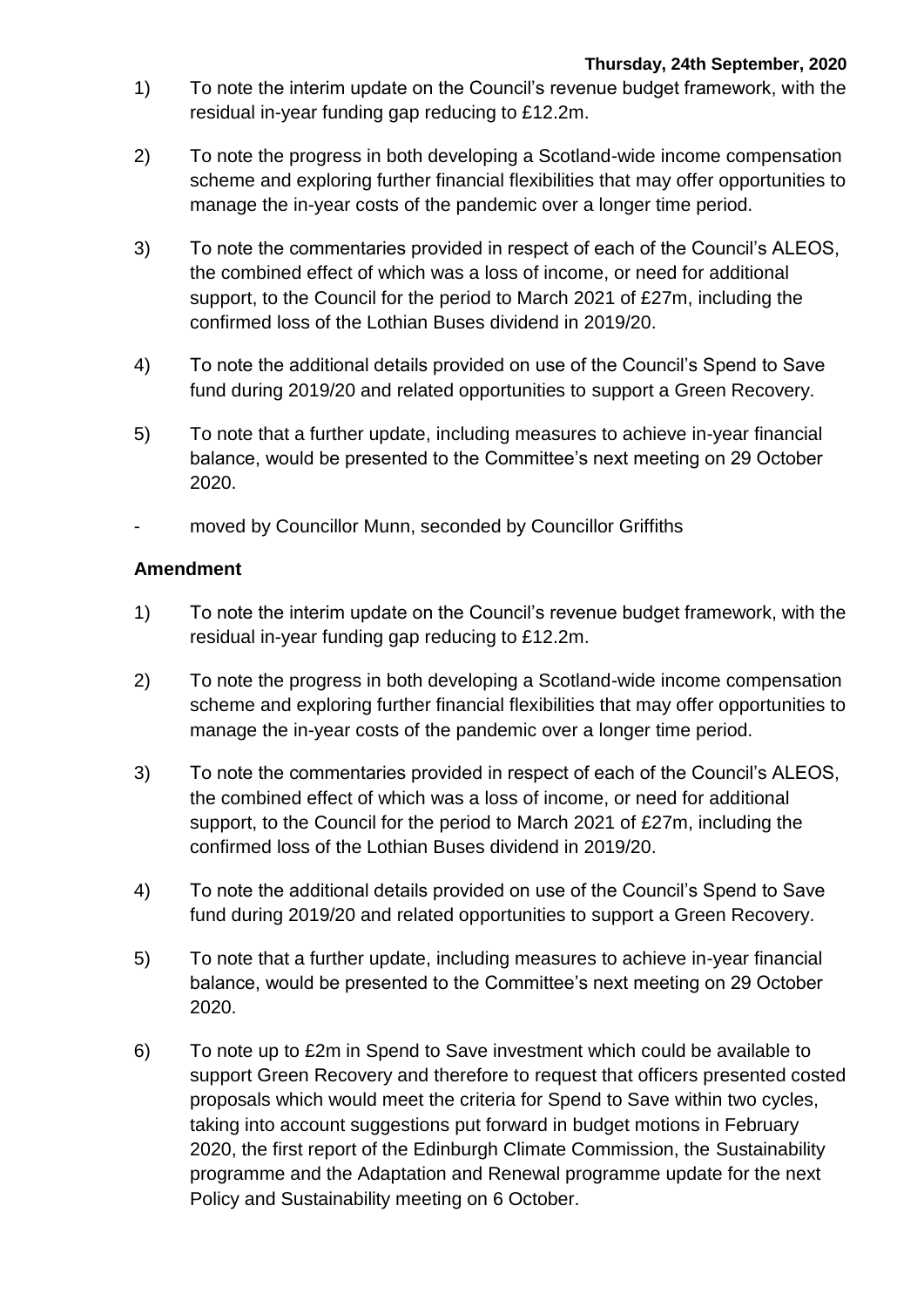- 7) To note that on 5 March 2020 this Committee approved a business case for the EICC which had included building a hotel; to further note that the business case had been predicated on international business tourism norms which prevailed at the time and that these norms were highly unlikely to apply now and in the future; therefore to refer the matter to full Council to withdraw the delegated authority granted on 12 March until such time as a revised business case had been submitted to full council for consideration.
- moved by Councillor Corbett, seconded by Councillor Booth

In accordance with Standing Order 21(12), paragraph 6 of the amendment was adjusted and accepted as an addendum to the motion.

# **Decision**

To approve the following adjusted motion by Councillor Munn:

- 1) To note the interim update on the Council's revenue budget framework, with the residual in-year funding gap reducing to £12.2m.
- 2) To note the progress in both developing a Scotland-wide income compensation scheme and exploring further financial flexibilities that may offer opportunities to manage the in-year costs of the pandemic over a longer time period.
- 3) To note the commentaries provided in respect of each of the Council's ALEOS, the combined effect of which was a loss of income, or need for additional support, to the Council for the period to March 2021 of £27m, including the confirmed loss of the Lothian Buses dividend in 2019/20.
- 4) To note the additional details provided on use of the Council's Spend to Save fund during 2019/20 and related opportunities to support a Green Recovery.
- 5) To note that a further update, including measures to achieve in-year financial balance, would be presented to the Committee's next meeting on 29 October 2020.
- 6) To note up to £2m in Spend to Save investment which could be available to support Green Recovery and therefore to request that officers presented costed proposals which would meet the criteria for Spend to Save within two cycles, taking into account suggestions put forward in budget motions in February 2020, the first report of the Edinburgh Climate Commission, the Sustainability programme and the Adaptation and Renewal programme update for the next Policy and Sustainability meeting on 6 October.

(References – Finance and Resources Committee, 27 August 2020 (item 6); report by the Executive Director of Resources, submitted.)

# **5. Edinburgh Leisure – Request for Additional Funding Support, 2020/21**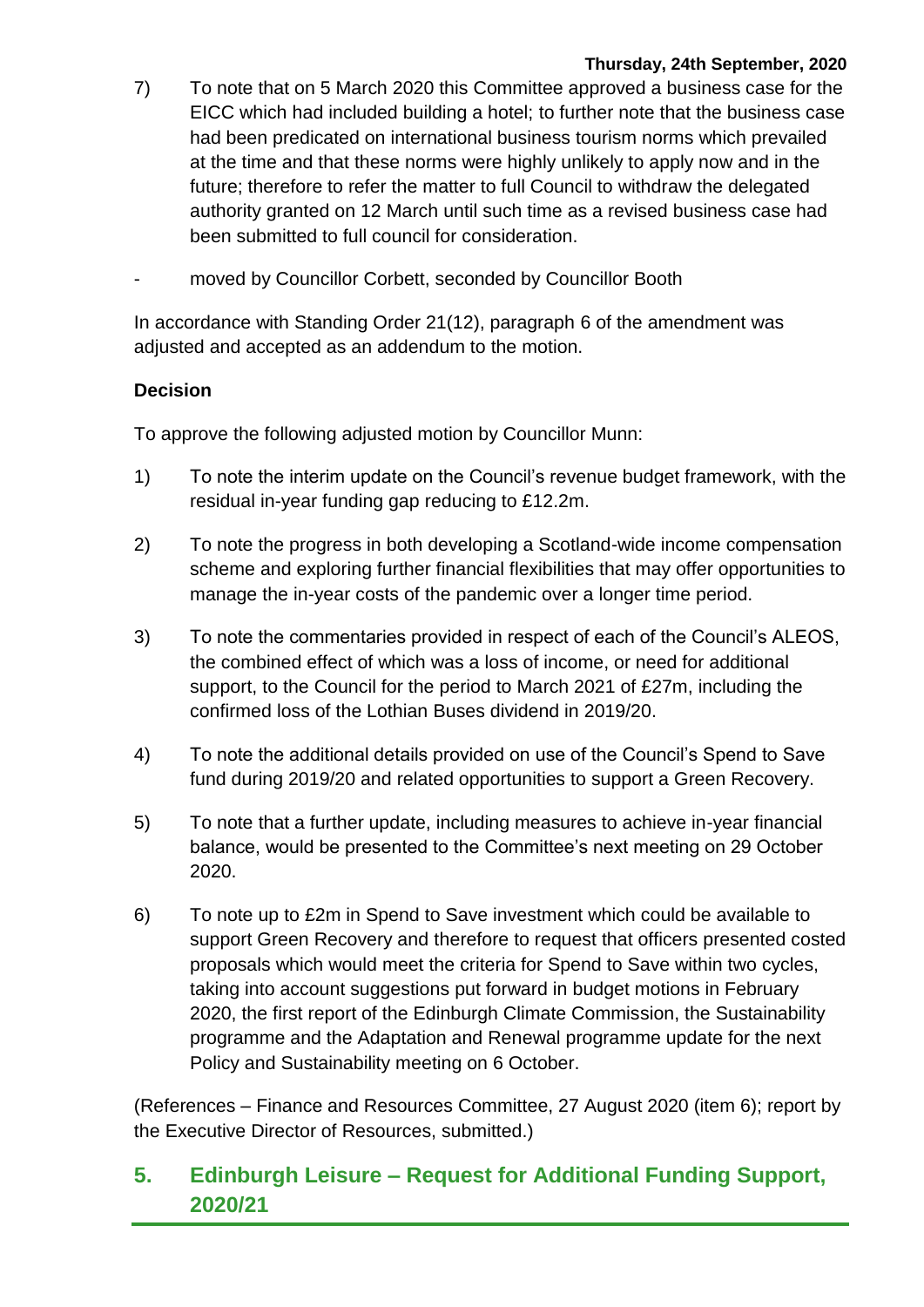Approval was sought to increase the contract payments to Edinburgh Leisure in 2020/21 by up to £6m to safeguard the on-going operation of the charity and to support the safe re-opening of venues and services in line with Scottish Government guidance.

Representatives from Edinburgh Leisure were in attendance to answer questions.

# **Decision**

- 1) To agree additional contract payments up to the value of £6m in 2020/21 to enable Edinburgh Leisure to continue to operate and re-open venues and services which contributed to the health and well-being of Edinburgh's citizens.
- 2) To agree that, subject to onward ratification by Council, the additional payment be added to the existing annual funding agreement between Edinburgh Leisure and the Council.
- 3) To agree that payments up to the approved limit be released by the Head of Finance, subject to demonstrated need through discussions at monthly monitoring meetings.
- 4) To agree to receive a further progress report at the Committee's December meeting.

(Reference – report by the Executive Director for Communities and Families, submitted.)

## **Declaration of Interests**

Councillors Bruce and Dixon declared a non-financial interest as Directors of Edinburgh Leisure.

# **6. Commercial and Procurement Annual Report - 2020**

The Commercial and Procurement Strategy 2016-2020 was approved by Committee on 1 December 2016. An update was provided on the activity and outcomes that had been delivered through the Strategy from 1 April 2019 to 31 March 2020.

The Council's duties in terms of the Procurement Reform (Scotland) Act 2014 were discharged, to prepare an annual report on its regulated procurement activities.

# **Decision**

- 1) To note the report.
- 2) To approve the publication of the Commercial and Procurement Annual Report 2020.

(References – Finance and Resources Committee, 1 December 2016 (item 9); report by the Executive Director of Resources, submitted.)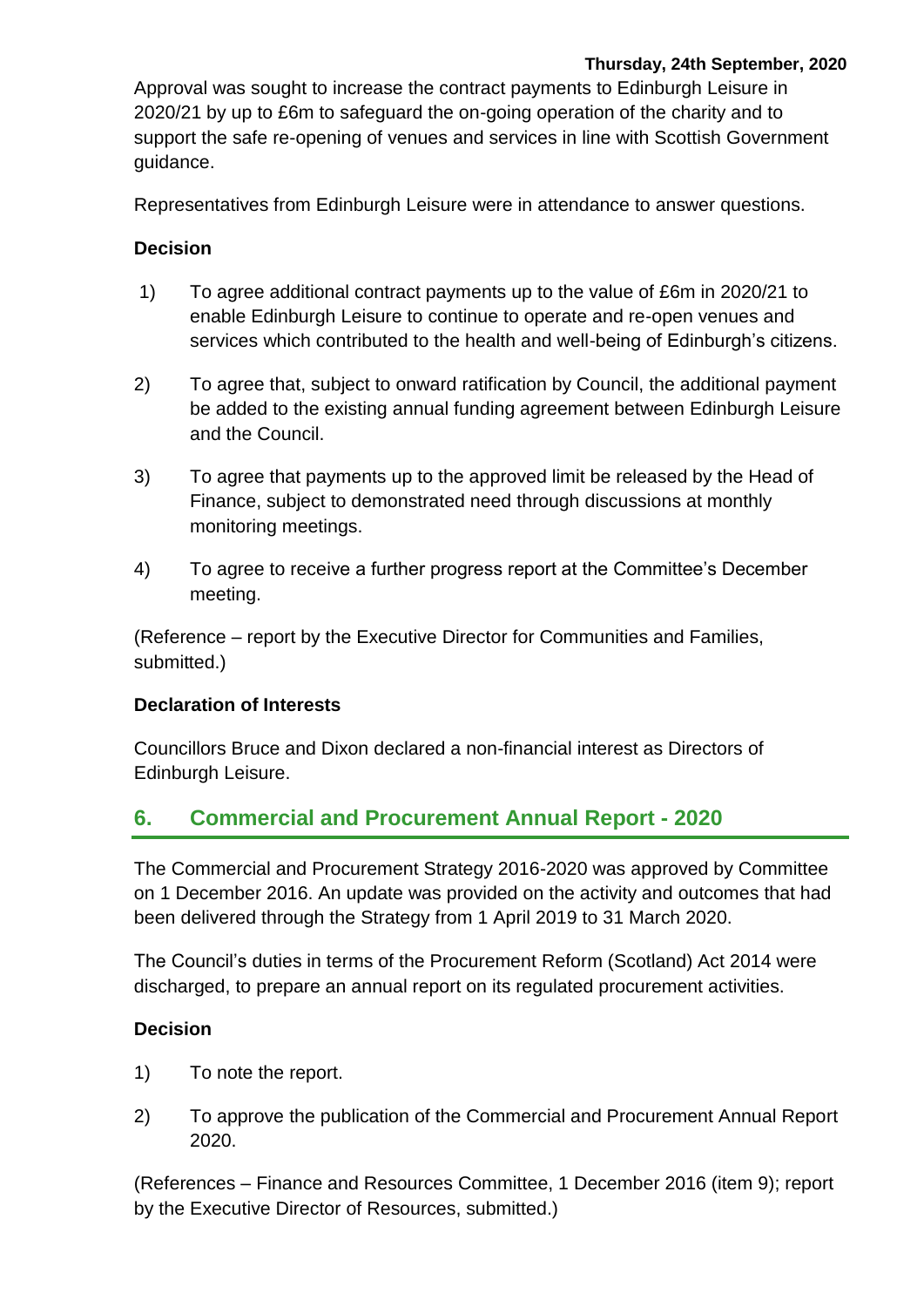# **Thursday, 24th September, 2020 7. Update on the Implementation of the Construction Charter**

On 16 August 2018, the Council adopted the Construction Charter Commitments which set out the expectations the Council had for those contractors who undertake construction work on the Council's behalf. The Charter comprised 8 separate commitments to promote the adoption of fair work practices, and high standards in respect of workmanship, employment status, health and safety and apprenticeship training, amongst other matters.

An update was provided on the Council's promotion of the commitments set out in the Charter.

## **Decision**

To note the ongoing work of the Council in promoting the Construction Charter Commitments.

(References – Finance and Resources Committee, 16 August 2020 (item 19); report by the Executive Director of Resources, submitted.)

# **8. Workforce Dashboard – July 2020**

A summary was provided of workforce metrics for the core and flexible workforce, absence, transformation/redeployment, risk, and performance, as detailed on the Finance and Resources Committee Workforce Dashboard, for the period of July 2020.

## **Decision**

To review and note the workforce information contained in the dashboard.

(Reference – report by the Executive Director of Resources, submitted.)

# **9. Award of Contract for Young Carer Services**

The Carers (Scotland) Act 2016 placed new duties on Local Authorities (detailed in Section 3). Additional funding to address these duties had been made available to local authorities.

The Communities and Families Directorate and the Edinburgh Health and Social Care Partnership had worked in partnership to commission and procure a range of Carer Support Services. Whilst this had been a single procurement process, it was agreed that approval for the award of the Young Carer Support Service would be sought separately. Communities and Families wished to start the contract on 1st October 2020 whereas the Edinburgh Health and Social Care Partnership agreed to delay the start of the other new services to 1st January 2021.

## **Decision**